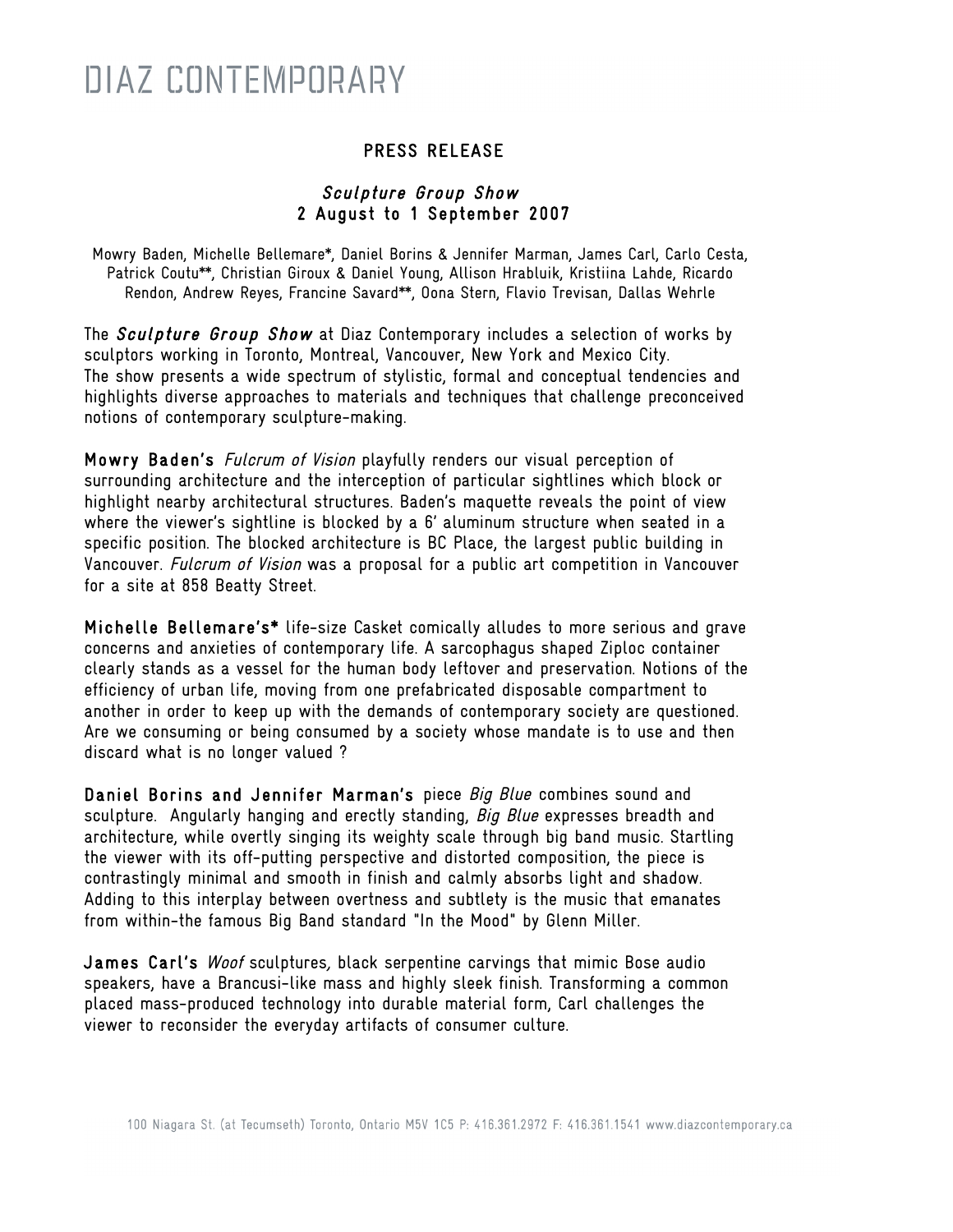Carlo Cesta's *Vertical Blind* combines standard vertical blinds with wrought iron and Plexiglas. This work represents an early example of Cesta's metal sculptures in which contextual references subvert pure abstraction. The work can be seen as a collision between local traditions and international ideals. Vertical Blind was first shown in Perspective 94 at the Art Gallery of Ontario.

Patrick Coutu's\*\* *Pointe* blurs the frontiers between forms obtained by natural processes and those constructed by human activities. Pointe seems to have taken its shape on its own; its organic formation obtained by thousands of layers of streaming mineral material. Hanging from the gallery ceiling as stalactites hang from caves, his technique reveals the extent of his time consuming process.

Christian Giroux and Daniel Young's Alouette emulates the form of a space satellite constructed as a large-scale sculptural model. Recreating a 1960s-era Canadian satellite, Alouette, like the Soviet and American communication satellites Giroux and Young have also reproduced, expresses the overblown and distressed spirit of the nations that developed them in the Cold War era.

Allison Hrabluik's *Flemish Tree* is a reproduction in paper mache and bark rendering photocopies, of a porcupine tree found in abundance in Flanders. These trees are highly pruned each year, resembling a cast of limbless roadside figures. The work was made to align with the video Rossendale (2006), which looked at the self-help relationship between a farmer and his equipment. The porcupine tree took the role of the physical symbiosis of the two - a kind of 'THE FLY' like outcome of their coupling.

Kristiina Lahde's *Re-Tread*, a life-size tractor tire, emulates the design of the neogothic carved wood and stone architectural details found throughout the University of Toronto's Hart House building. Combining the tractor tire's industrial aesthetic and neogothic patterns, Re-Tread brings together the seemingly opposing ideological positions between the architecture of Hart House and the farming industry that created it.

Ricardo Rendon's Tombstone is part of his ongoing project, TIEMPO MUERTO, which registers and commemorates specific time and space of artistic production by means of a tombstone. The tombstones, acting as unique autobiographical accounts of the artist's creative process, are accumulated over time and are to be exhibited altogether. Each tombstone is made in the site of its presentation, inspired by the formal characteristics of the tombstones of the region.

Andrew Reyes' Adults, is a large, black monochrome. The obviousness of its monumentality along with its allusion to dead technology is the artist's meditation on modernity. Adults was first shown in the exhibition, News from Nowhere at the Susan Hobbs Gallery in 2005.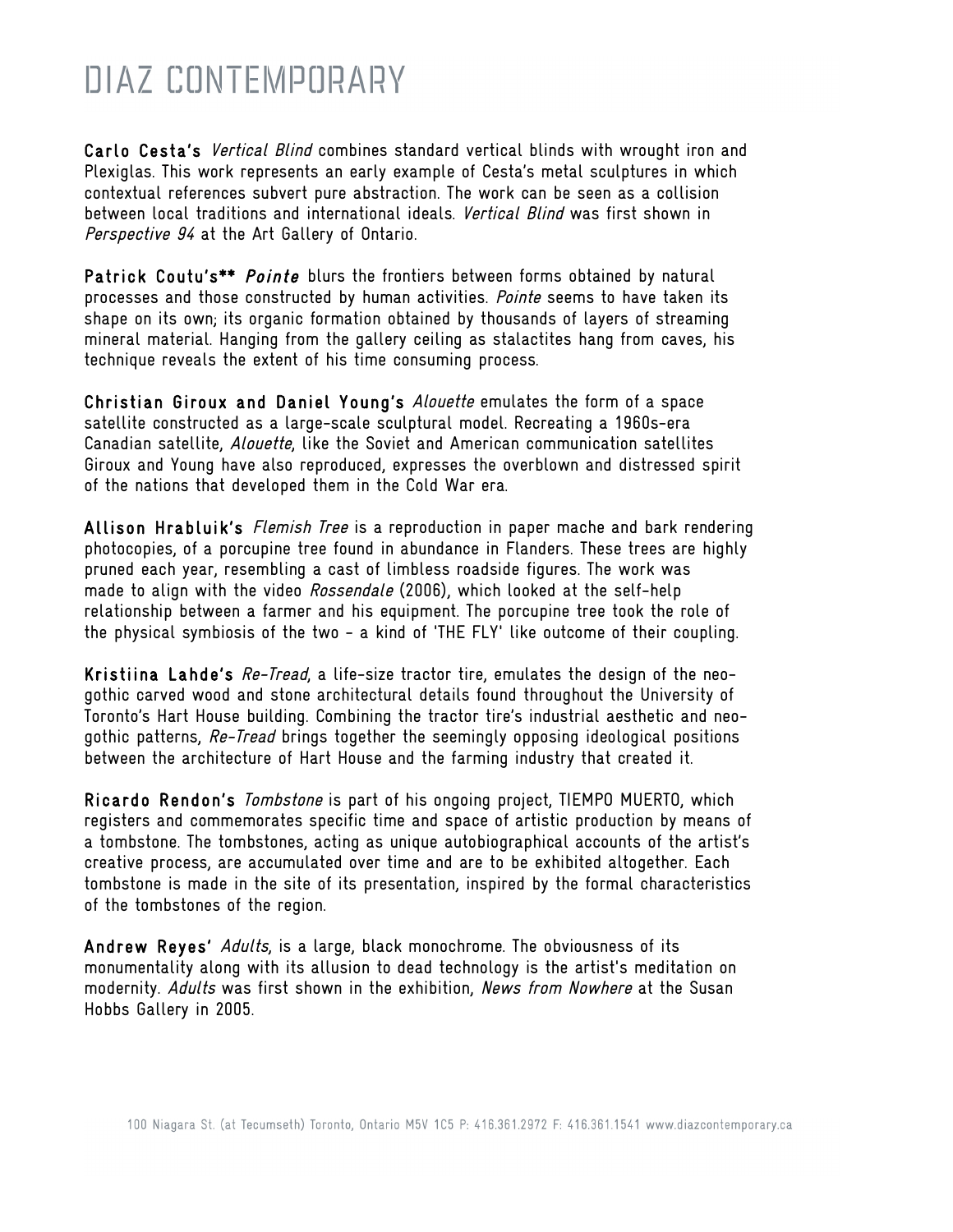Francine Savard's \*\* *Élément 17D* and *Élément 19B*, constructions made of plywood, are outcomes of a series of shaped monochrome paintings, Suite  $1-111$  (2005). The series, exposing the folding and unfolding of a simple cardboard box, displays the delicate position between the real and the represented, between object and "objecthood", each element playing a part in the "inventory of the possible" and the "quasi-infinity of the banal". Élément 17D and Élément 19B give back the container quality of the represented box in its harsh reality.

Oona Stern's floor tile, made from adhesive vinyl, reproduces a pattern found in New York City tenements and pre-war housing. As a drawing affixed to the floor, it is almost without material presence. Embedded with nostalgic emotion, floor tile is a cultural artifact, a memory, a ghost glowing through the floor.

Flavio Trevisan's *Public Space (grotto)* approaches the exploration of constructed space through the continuous accruement of a single surface. The work's accumulation of the plaster-like surface creates the illusion of a continuous folded volume, and appears to give the otherwise hollow construction a mass. The resulting continuous undulating surface reads at times shallow or deep, depending on the lighting conditions and the location of the viewer.

The process alludes to the now abandoned construction system of interior surfaces in churches and in theatres, where the formal space on public view is separate from the architecture of the building. In this work, once the viewer has experienced this public side first, the rear or private supporting side comes into view, providing a very different experience of the same space. The framework is revealed to be composed of milled pine strips, fastened together to form a coarse wire frame-like structure. This frame is then covered with millboard, with the final surface of drywall compound being hand applied to smooth out the transitions.

Dallas Wehrle's *Airplane* models, hanging from the gallery ceiling, playfully transform mass produced model kits into art objects and in the process disrupt conventional model making and sculptural aesthetics.

\*Michelle Bellemare appears courtesy of Peak Gallery, Toronto \*\*Patrick Coutu and Francine Savard appear courtesy of Galerie Rene Blouin, Montreal